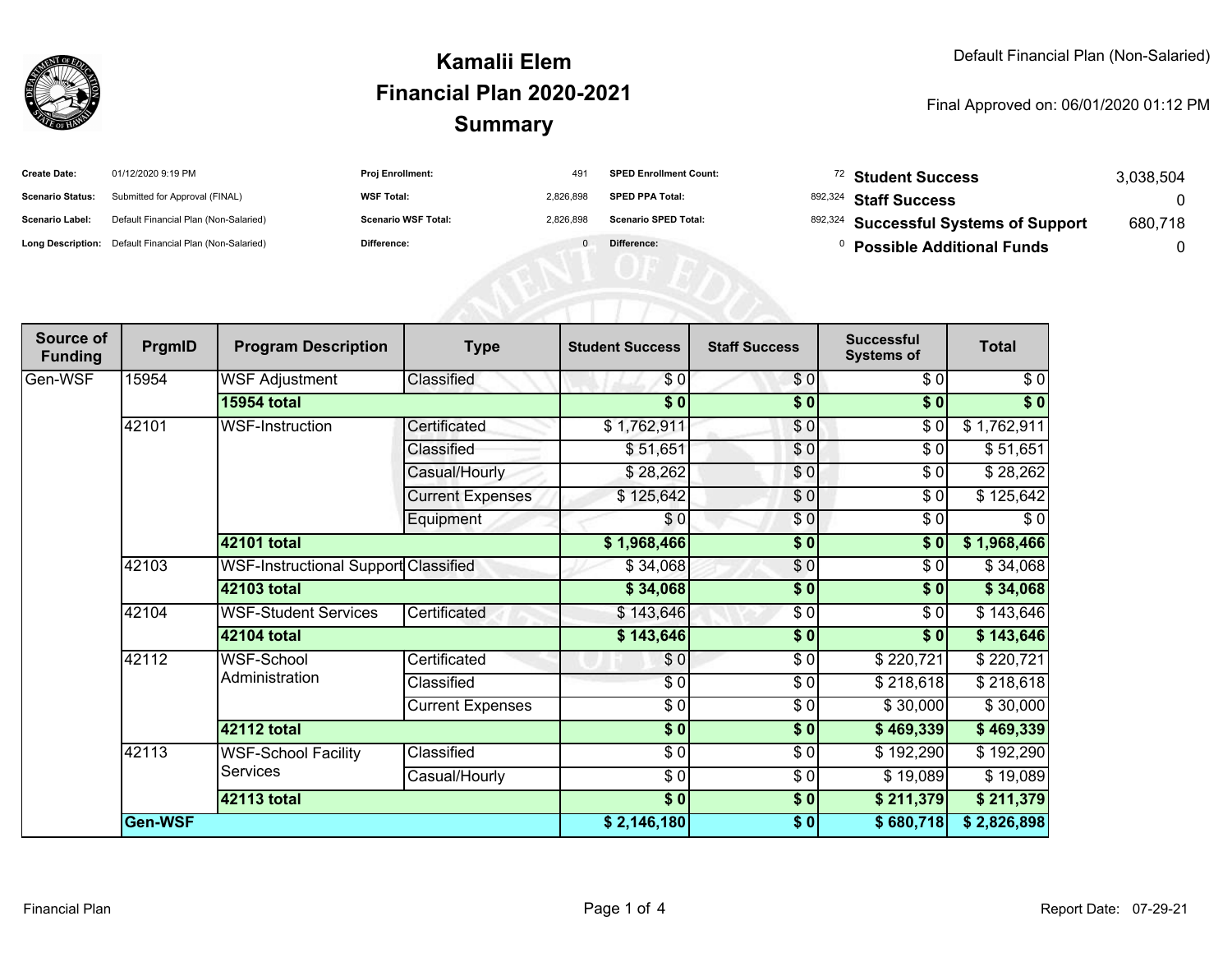

## **SummaryKamalii ElemFinancial Plan 2020-2021**

Final Approved on: 06/01/2020 01:12 PM

| Source of<br><b>Funding</b> | PrgmID           | <b>Program Description</b>                     | <b>Type</b>             | <b>Student Success</b>   | <b>Staff Success</b>        | <b>Successful</b><br><b>Systems of</b> | <b>Total</b>     |                 |
|-----------------------------|------------------|------------------------------------------------|-------------------------|--------------------------|-----------------------------|----------------------------------------|------------------|-----------------|
| Gen-SPED                    | 17101            | SPED Ppa - Instruction                         | Certificated            | \$652,930                | \$0                         | \$0                                    | \$652,930        |                 |
|                             |                  |                                                | Classified              | \$228,125                | $\overline{S}0$             | $\overline{\$}0$                       | \$228,125        |                 |
|                             |                  |                                                | <b>Current Expenses</b> | \$11,269                 | $\overline{\$0}$            | \$0                                    | \$11,269         |                 |
|                             |                  | 17101 total                                    |                         | \$892,324                | $\overline{\textbf{S}^0}$   | \$0                                    | \$892,324        |                 |
|                             | 17131            | Special Education in<br><b>Regular Schools</b> | Certificated            | \$0                      | $\overline{S}$ <sub>0</sub> | \$0                                    | \$0              |                 |
|                             |                  |                                                | Classified              | \$0                      | $\sqrt{6}$                  | $\overline{\$0}$                       | $\overline{\$0}$ |                 |
|                             |                  | <b>17131 total</b>                             |                         | $\overline{\$0}$         | $\overline{\$0}$            | $\overline{\$0}$                       | $\overline{\$0}$ |                 |
|                             | <b>Gen-SPED</b>  |                                                |                         | \$892,324                | $\overline{\$}0$            | $\overline{\$0}$                       | \$892,324        |                 |
| Gen-Categ                   | 16807            | <b>Hawaiian Studies</b>                        | Casual/Hourly           | \$0                      | $\overline{\$}0$            | $\overline{\$0}$                       | $\sqrt{6}$       |                 |
|                             |                  |                                                |                         | <b>Current Expenses</b>  | $\sqrt{6}$                  | \$0                                    | $\overline{\$0}$ | $\overline{50}$ |
|                             |                  | <b>16807 total</b>                             |                         | $\overline{\$0}$         | $\overline{\$0}$            | $\overline{\$0}$                       | $\overline{\$0}$ |                 |
|                             | <b>Gen-Categ</b> |                                                |                         |                          | $\overline{\bullet}$        | $\overline{\$0}$                       | $\sqrt{6}$       |                 |
| Federal                     | 18085            | Essa Title III Language<br>Instruction         | Casual/Hourly           | \$0                      | \$0                         | $\overline{\$0}$                       | $\overline{\$0}$ |                 |
|                             |                  | <b>18085 total</b>                             |                         | $\overline{\textbf{50}}$ | $\overline{\$0}$            | $\overline{\textbf{50}}$               | $\sqrt{6}$       |                 |
|                             | 20657            | Essa Title IIa Targeted<br>Prof Dev            | Casual/Hourly           | $\overline{\$0}$         | $\overline{\$0}$            | $\overline{\$0}$                       | $\overline{\$0}$ |                 |
|                             |                  | <b>20657 total</b>                             |                         | $\overline{\$0}$         | $\overline{\$0}$            | $\overline{\$0}$                       | \$0              |                 |
|                             | 20697            | Essa Title IIa Prof Dev                        | Casual/Hourly           | \$0                      | $\overline{S}0$             | $\overline{\$0}$                       | $\sqrt{6}$       |                 |
|                             |                  | <b>20697 total</b>                             |                         | $\overline{\$0}$         | $\overline{\$0}$            | $\overline{\$0}$                       | $\overline{\$0}$ |                 |
|                             | 20698            | Essa Title IIa Support<br>New Tchr & Prin      | Casual/Hourly           | \$0                      | $\overline{30}$             | $\overline{\$0}$                       | $\sqrt{6}$       |                 |
|                             |                  | <b>20698 total</b>                             |                         | $\overline{\$0}$         | $\overline{\$0}$            | $\overline{\$0}$                       | $\overline{\$0}$ |                 |
|                             | 35913            | <b>Sch Prgm Food Services</b>                  | Classified              | $\overline{\$0}$         | $\overline{50}$             | $\overline{\$0}$                       | $\overline{30}$  |                 |
|                             |                  |                                                | Casual/Hourly           | $\sqrt{6}$               | $\overline{50}$             | $\overline{\$0}$                       | $\overline{50}$  |                 |
|                             |                  | 35913 total                                    |                         | $\overline{\$0}$         | $\overline{\$0}$            | $\overline{\$0}$                       | $\overline{\$0}$ |                 |
|                             | Federal          |                                                |                         | $\frac{1}{6}$            | $\overline{\$0}$            | $\overline{\$0}$                       | $\overline{\$0}$ |                 |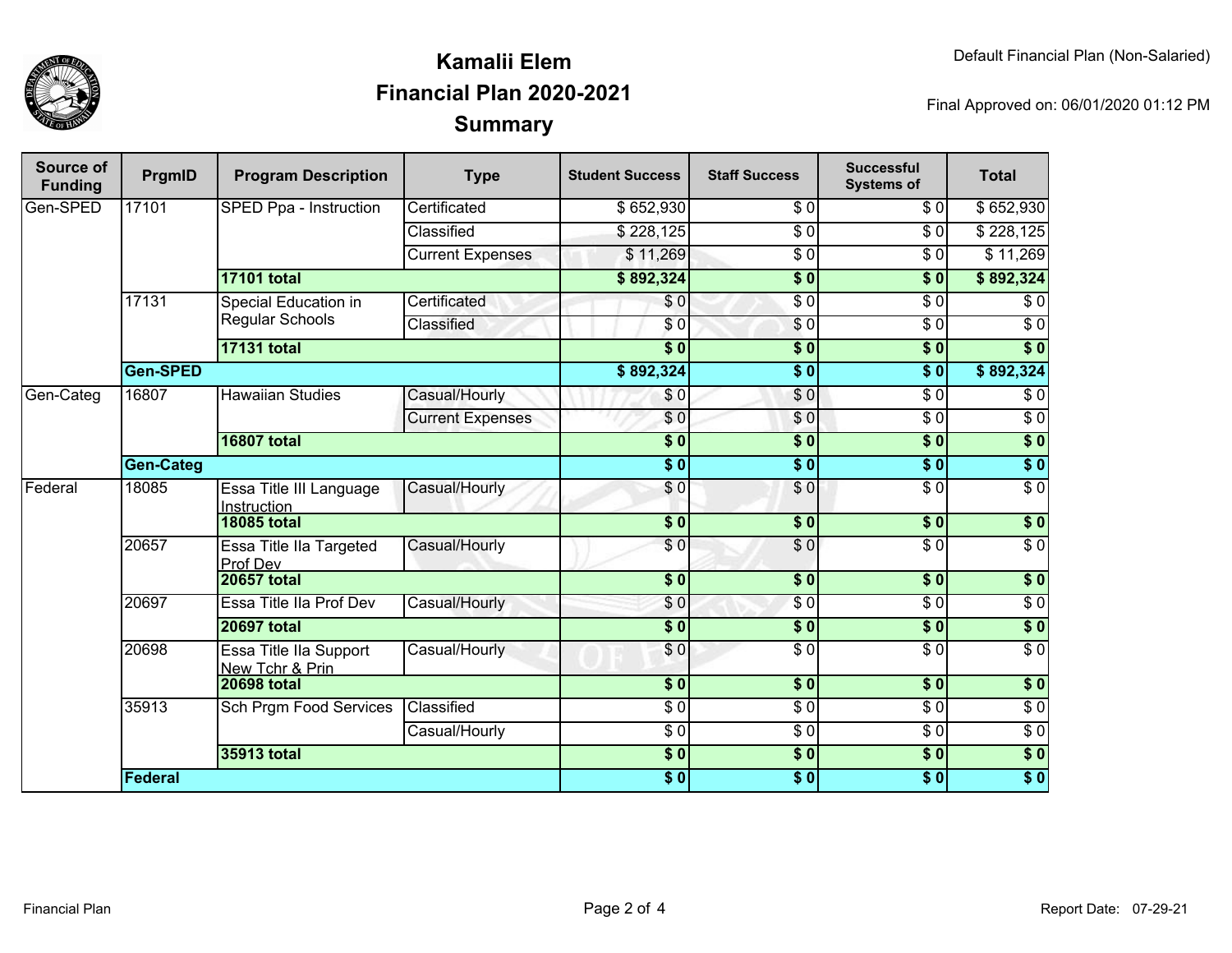

## **SummaryKamalii ElemFinancial Plan 2020-2021**

Final Approved on: 06/01/2020 01:12 PM

| Source of<br><b>Funding</b> | PrgmID   | <b>Program Description</b>    | <b>Type</b>             | <b>Student Success</b> | <b>Staff Success</b> | <b>Successful</b><br><b>Systems of</b> | <b>Total</b> |
|-----------------------------|----------|-------------------------------|-------------------------|------------------------|----------------------|----------------------------------------|--------------|
| Gen-Cent                    | 35163    | Food Services-General         | Classified              | \$01                   | \$01                 | \$0                                    | \$0          |
|                             |          | Fund                          | Casual/Hourly           | \$0                    | \$0                  | \$0                                    | \$0          |
|                             |          | 35163 total                   |                         | \$0                    | \$0 <sub>1</sub>     | \$0                                    | \$0          |
|                             | Gen-Cent |                               |                         | \$0                    | \$0                  | \$0                                    | \$0          |
| Special                     | 35304    | Food Services-Special<br>Fund | <b>Current Expenses</b> | \$01                   | \$0                  | \$0                                    | \$0          |
|                             |          | 35304 total                   |                         | \$0                    | \$0 <sub>1</sub>     | \$0                                    | \$0          |
|                             | Special  |                               |                         | \$0                    | \$0                  | \$0                                    | \$0          |
| <b>Grand Total</b>          |          |                               | \$3,038,504             | \$0 <sub>1</sub>       | \$680,718            | \$3,719,222                            |              |